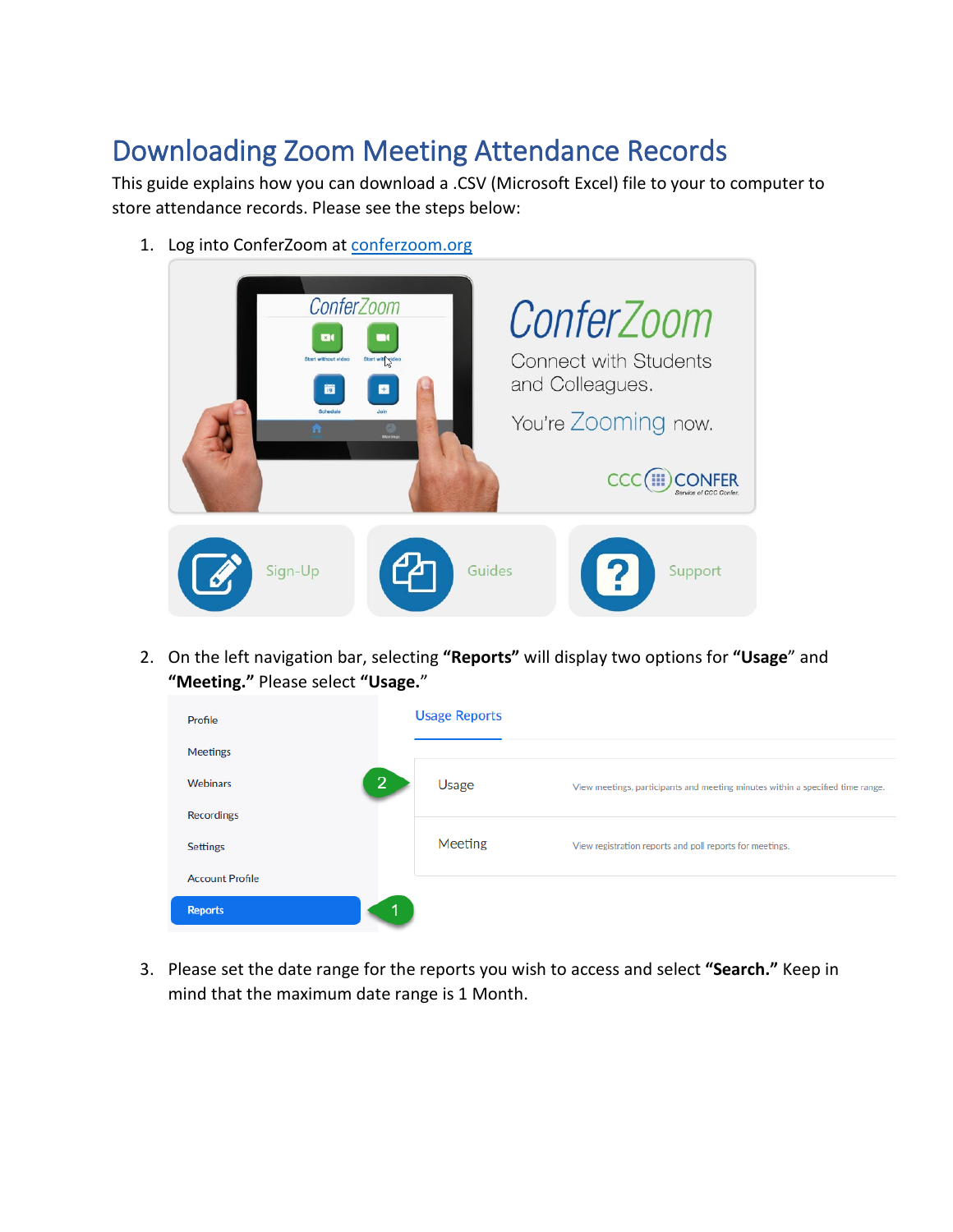| Profile         | Reports $>$ Usage Reports $>$ Usage                                              |               |
|-----------------|----------------------------------------------------------------------------------|---------------|
| <b>Meetings</b> | $\sqrt{2}$<br>▦<br>■<br>08/13/2020<br>08/12/2020<br>To:<br>From:                 | <b>Search</b> |
| <b>Webinars</b> | Maximum report duration: 1 Month                                                 |               |
| Recordings      | The report displays information for meetings that ended at least 30 minutes ago. |               |

4. Locate the **"Start Time/End Time"** columns and use them to help you locate the meeting for which a report will be generated. In the "**Participants"** column, across from the appropriate start/end time, you will find a link in the form of a blue number. Click this number.

| Keports > Usage Reports > Usage                                                  |                      |                       |                   |            |                     |                       |                                |                       |                                  |                      |    |                            |
|----------------------------------------------------------------------------------|----------------------|-----------------------|-------------------|------------|---------------------|-----------------------|--------------------------------|-----------------------|----------------------------------|----------------------|----|----------------------------|
| 08/12/2020<br>▦<br>From:                                                         | To:                  | 08/13/2020            | ▦                 | Search     |                     |                       |                                |                       |                                  |                      |    |                            |
| Maximum report duration: 1 Month                                                 |                      |                       |                   |            |                     |                       |                                |                       |                                  |                      |    |                            |
| The report displays information for meetings that ended at least 30 minutes ago. |                      |                       |                   |            |                     |                       |                                |                       |                                  |                      |    |                            |
|                                                                                  |                      |                       |                   |            |                     |                       |                                |                       |                                  |                      |    |                            |
| <b>Export as CSV File</b>                                                        |                      |                       |                   |            |                     |                       |                                |                       |                                  | Toggle columns-      |    | Add tracking field         |
|                                                                                  |                      |                       |                   |            |                     |                       |                                |                       |                                  |                      |    |                            |
| <b>Topic</b>                                                                     | <b>Meeting</b><br>ID | <b>User</b><br>Name   | <b>User Email</b> | Department | Group               | Has<br>Zoom<br>Rooms? | <b>Creation</b><br><b>Time</b> | <b>Start Time</b>     | <b>End Time</b>                  | Duration<br>Minutes) |    | <b>Participants Source</b> |
|                                                                                  | 448                  | <b>SWC</b>            | SWCDistanceEd     |            | <b>ACCOUN</b>       |                       |                                |                       | 12/13/201708/12/202008/12/2020   |                      |    |                            |
| SWC DE Training's Personal  362                                                  | 9567                 | DE<br><b>Training</b> | @swccd.edu        | DE/OLC     | т<br><b>HOLDERS</b> | <b>No</b>             | 02:46:14<br><b>PM</b>          | 10:00:23<br><b>AM</b> | 10:01:05<br>AM                   | 1                    |    | Zoom                       |
|                                                                                  | 448                  | <b>SWC</b>            | SWCDistanceEd     |            | <b>ACCOUN</b>       |                       |                                |                       | 19/13/2017 08/12/2020 08/12/2020 |                      |    |                            |
| SWC DE Training's Personal  362                                                  | 9567                 | DE<br><b>Training</b> | @swccd.edu        | DE/OLC     | <b>HOLDERS</b>      | No                    |                                | 12:26:03<br><b>PM</b> | 01:34:22<br><b>PM</b>            | 2                    | 11 | Zoom                       |
|                                                                                  |                      |                       |                   |            |                     |                       |                                |                       |                                  |                      |    |                            |

*5.* Once the blue number link is clicked, you will be given the options to **"export with meeting data"** and **"show unique users."** We recommend that you check both boxes. Next, select the blue "Export" button towards the top right of the window.

*Tip: the option to "show unique users" combines separate records for each participant so that there aren't duplicate name entries for the same participant.* 

| <b>Meeting Participants</b>                                            |                                                                         |                                                                         | ×             |
|------------------------------------------------------------------------|-------------------------------------------------------------------------|-------------------------------------------------------------------------|---------------|
| Export with meeting data<br>Show unique users                          |                                                                         |                                                                         | <b>Export</b> |
| Meeting ID: 448 362 9567<br>Duration (Minutes): 69<br>Participants: 11 | Topic: SWC DE Training's Personal<br>Start Time: 08/12/2020 12:26:03 PM | User Email: SWCDistanceEd@swccd.edu<br>End Time: 08/12/2020 01:34:22 PM |               |
| Name (Original Name)                                                   | User Email                                                              | <b>Total Duration (Minutes)</b>                                         |               |
| <b>SWC DE Training</b>                                                 | swcdistanceed@swccd.edu                                                 | 69                                                                      |               |
|                                                                        |                                                                         | 69                                                                      |               |
|                                                                        |                                                                         | 68                                                                      |               |